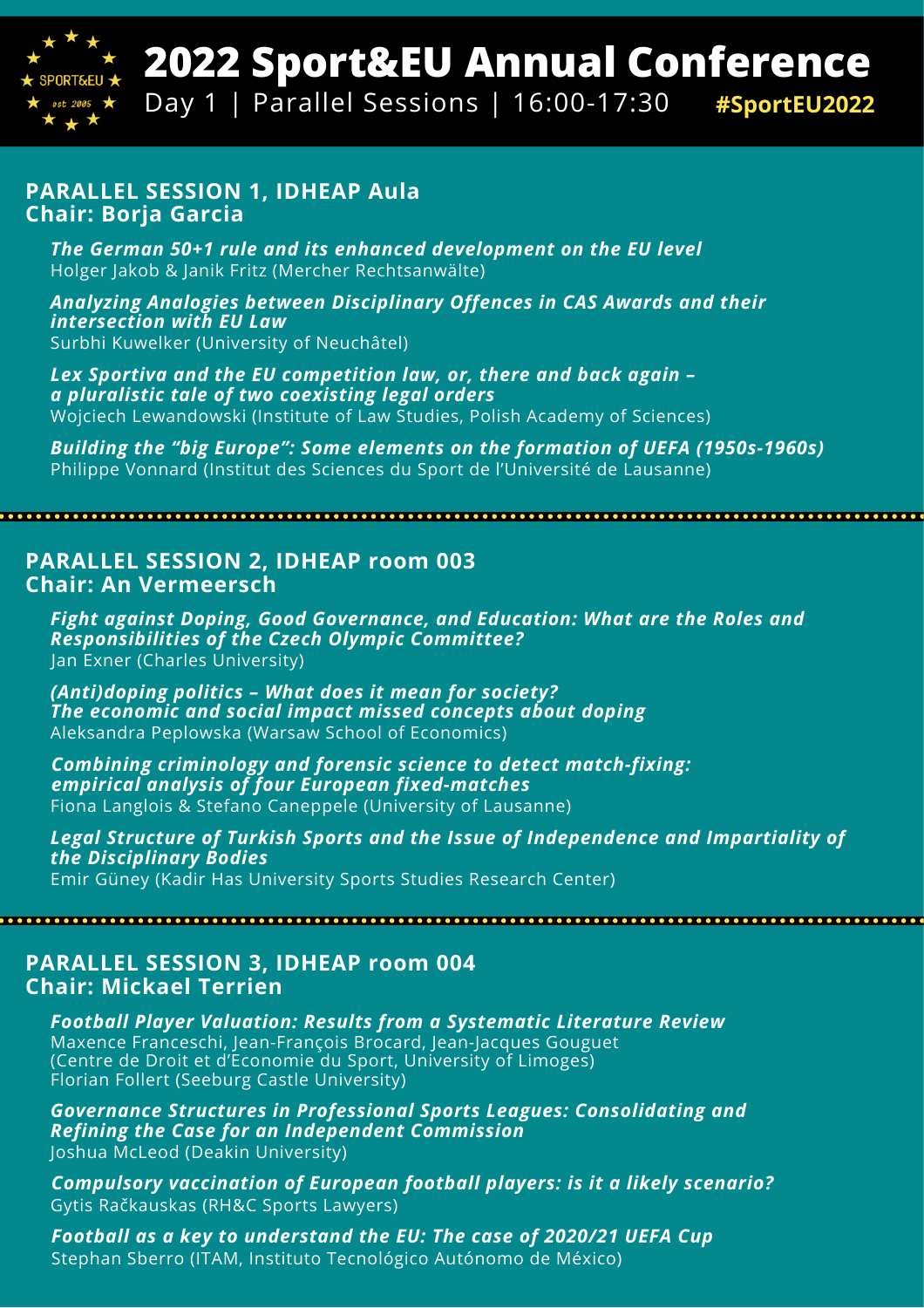

# **2022 Sport&EU Annual Conference**

Day 2 | Parallel Sessions | 09:30-11:00 **#SportEU2022**

#### **PARALLEL SESSION 4, IDHEAP Aula Chair: Emmanuel Bayle**

*Gender Equality at Olympics, from policies to implementation, the case of European female officials at Beijing 2022 winter Olympics* Zohreh Abdollahkhani (University of South Eastern Norway)

*Forces of Change – an examination of the past half-century evolution of gender equality within the Olympic Movement* Ying WuShanley (Millersville University of Pennsylvania)

#### *Sport governance: the recent debate on gender eligibility regulations*

Ekain Zubizarreta (Institut des Sciences Sociales du Politique & University of the Basque Country) Madeleine Pape (University of Lausanne)

*1968, année fondatrice de l'union européenne des Comités Nationaux Olympiques Européens*

Florent Lefevre (Université de Reims Champagne Ardenne)

### **PARALLEL SESSION 5, IDHEAP room 003 Chair: Christina Vasileiadou**

*Exploring barriers to participation in football for asylum-seekers: the case of Mediterranean migrant to Sicily* Alessio Norrito, Richard Giulianotti & Carolynne Mason (Loughborough University)

*COVID-19 and termination of Czech hockey players' contracts due to force majeure: fair and balanced solution or abuse of power?* Pavel Glos & Václav Stehlík (Palacky University in Olomouc)

*Creating equality through differentiation in doping control* Francesco Botrè & Marjolaine Viret (REDS, ISSUL, University of Lausanne)

*Relevance of Sport Sectors in European Sport Policy Making over time*

Roland Naul, Sebastian Brueckner (Willibald Gebhardt Institute) Richard Bailey (Education and Sport Ltd) Claude Scheuer (University of Luxembourg) Jürgen Mittag (German Sport University Cologne)

**PARALLEL SESSION 6, IDHEAP room 004 Chair: Jürgen Mittag**

#### *Conceptualizing Good Governance in the Employment Relations of Athletes in Olympic Sports*

Lorenz Fiege (German Sport University Cologne)

*The Legal Framework of the Employment Relations of Athletes: National Perspectives, EU Law, and International Frameworks* Leanne O'Leary (Edge Hill University)

*Evaluating the Employment Relations of Athletes in Olympic Sports in Europe* Maximilian Seltmann (German Sport University Cologne)

*Talent concentration and competitive balance in European soccer* Bernd Frick (Paderborn University) Tommy Kweku Quansah, Markus Lang (University of Lausanne)